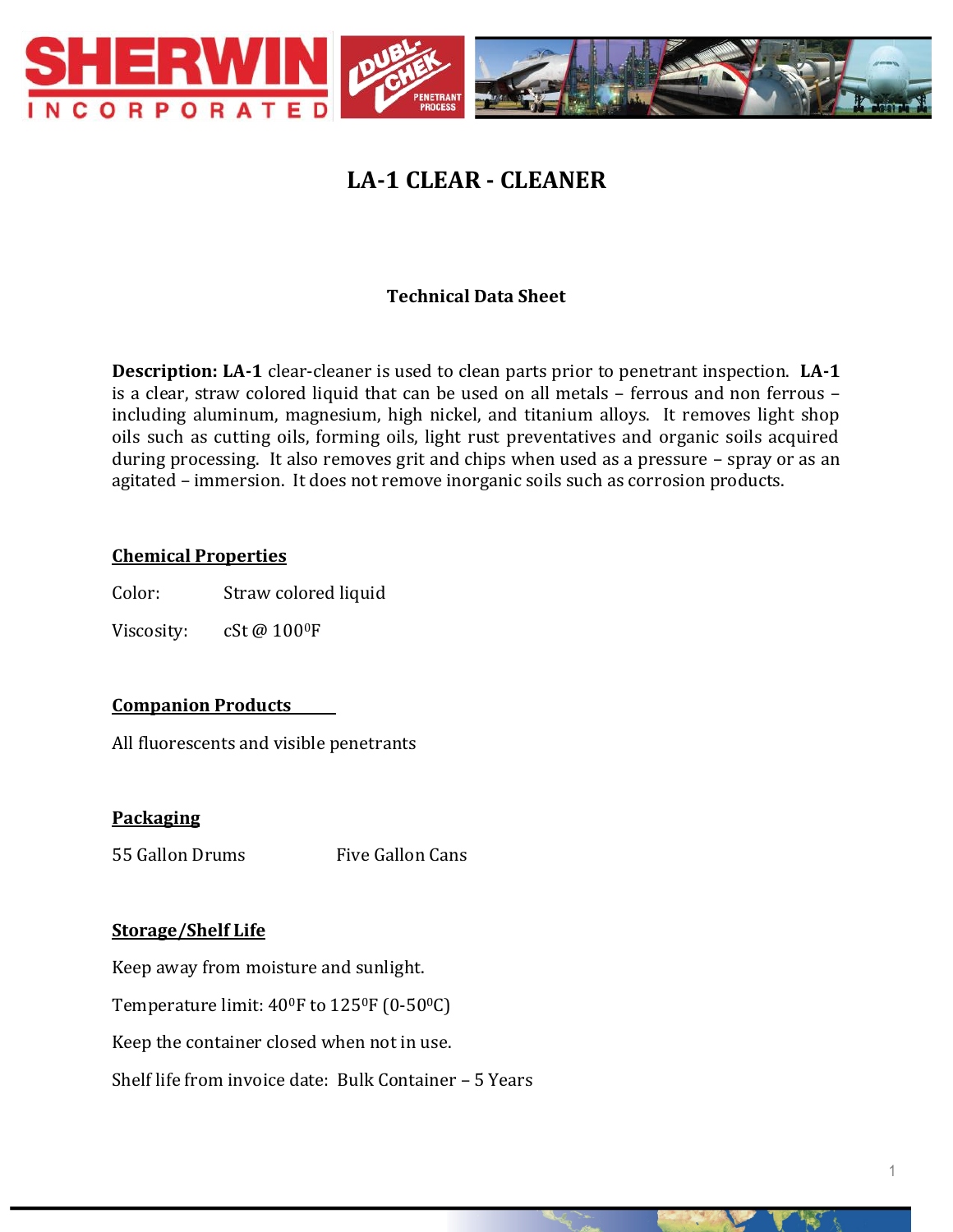

# **Specifications**

SAE ARP 1755B ASTM F945

### **Special Features**

- 1. Penetrant compatible
- 2. Safe on aluminum, magnesium, high nickel steel and titanium alloys
- 3. No chromates, chlorine, sulfur, or sodium salts
- 4. Low foaming
- 5. Free rinsing
- 6. May be used with air or mechanical agitation
- 7. Effective in low concentrations

#### **Instructions**

**Note:** These instructions describe the basic process, but they may need to be amended by the user to comply with applicable specification and /or inspection criteria provided by the contracting agency.

#### 1. **Application:**

 **a) Spray Application:** Use **LA-1** at a 3-5% concentration by volume in water in a recirculating spray system. **LA-1** is effective at room temperature, a temperature of 120-  $140^{\circ}$ F (48-60 $^{\circ}$ C) with a spray pressure of 20-35 psi improves the cleaning. Contact time is 1 to 2 minutes.

 **b) Immersion Application**: Use **LA-1** in an air or mechanically agitated tank at a concentration of 10-20% by volume in water. The solution temperature should be between 120-140 $\degree$ F (48-60 $\degree$ C) for best cleaning. The length of time parts remain immersed in the tank depends on the type and degree of contamination. Upon removal, allow parts to drain over the immersion tank to minimize drag-out before rinsing. Maximum allowable spray or immersion time is 60 minutes. **LA-1** should be rinsed from the surface of the part before it has a chance to dry.